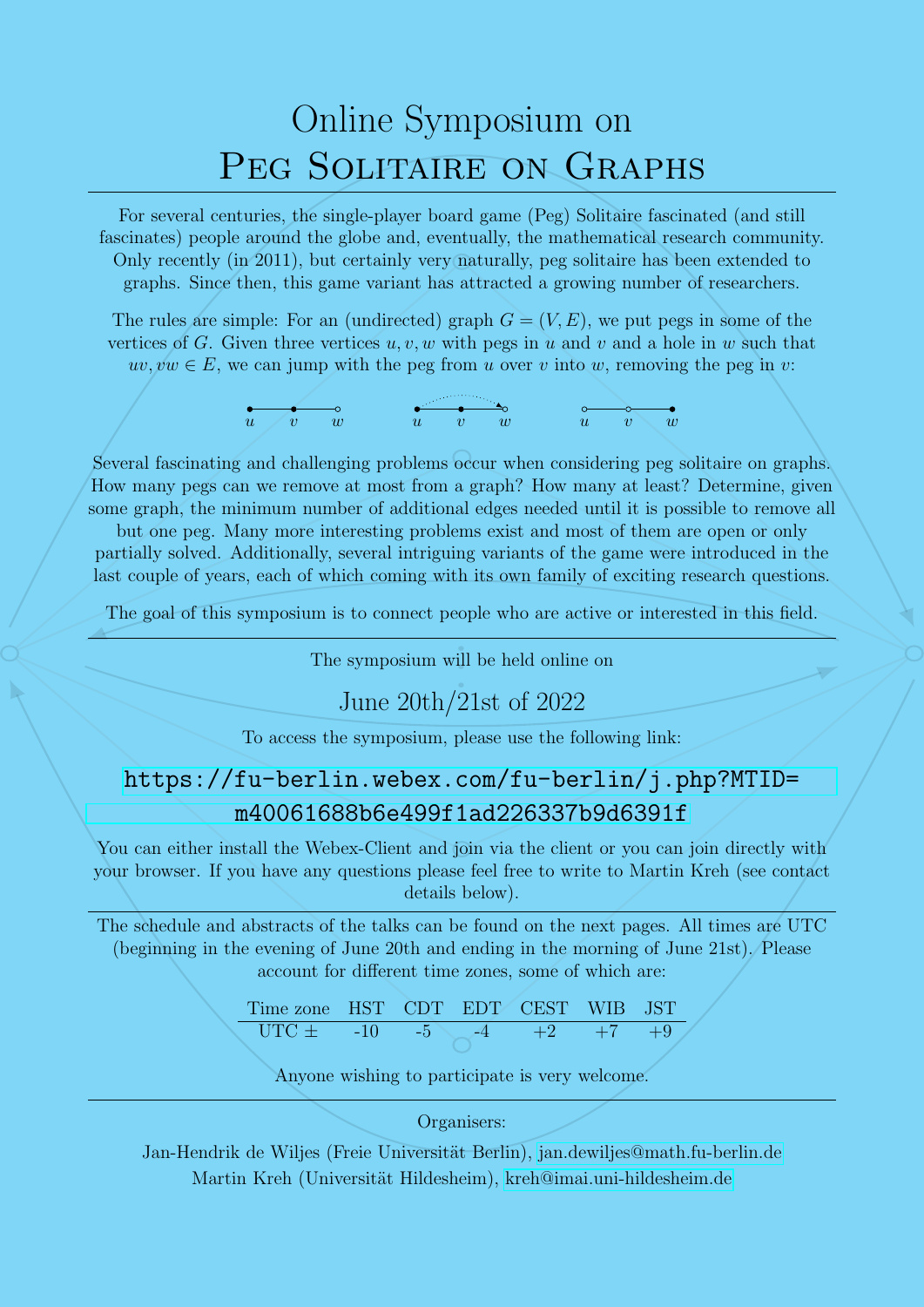# Schedule

| Time            | Activity                                                                |
|-----------------|-------------------------------------------------------------------------|
| $23:15 - 23:25$ | Opening/Get together                                                    |
| $23:25 - 23:45$ | Martin Kreh - Pagoda functions for peg solitaire on graphs              |
| $23:45 - 00:15$ | Valentino Vito - Peg solitaire and Conway's soldiers on infinite graphs |
| $00:15 - 00:25$ | Short break                                                             |
| $00:25 - 00:45$ | Aaron D. Gray - Peg Solitaire Variations: Double Jump and Duotaire      |
| $00:45 - 01:05$ | Jan-Hendrik de Wiljes - Path-Stick Solitaire                            |
| $01:05 - 01:15$ | Short break                                                             |
| $01:15 - 01:45$ | Robert A. Beeler - Peg Solitaire on Graphs: A Retrospective with Open   |
|                 | Problems                                                                |
|                 | $01:45$ – open end Discussion/Future research cooperation               |
|                 |                                                                         |

### Abstracts

or<br>ert<br>. arbitrary graph (as long as this graph has a vertex of degree 1) and show how we can bound<br>the peg solitaire number using this function. Martin Kreh - Pagoda functions for peg solitaire on graphs In this talk, we show a new approach for considering peg solitaire on graphs, i.e., using pagoda functions. Pagoda functions are a classical tool for the original peg solitaire, but are, until now, almost never used for peg solitaire on graphs. We will show some properties that pagoda functions on graphs need to satisfy. We also present an algorithm that constructs a pagoda function for an the peg solitaire number using this function.

the peg solitaire number using this function.<br>**Valentino Vito - Peg solitaire and Conway's soldiers on infinite graphs** Reminiscent of peg solitaire, Conway's soldiers is a game played on  $\mathbb{Z}^2$  with pegs initially located on the half-space  $y \leq 0$ . The goal is to bring a peg as far as possible on the board using peg solitaire jumps. Conway famously showed that bringing a peg to the line  $y = 5$  is impossible with finitely many jumps. In this talk, we introduce an analogous impossibility property on graphs. In addition, we generalize peg solitaire on finite graphs to an infinite game played on countable graphs. We also consider problems involving Cartesian products of graphs in this setting.

Aaron D. Gray - Peg Solitaire Variations: Double Jump and Duotaire In this talk, we explore two variations of peg solitaire on graphs. In double jump peg solitaire, each peg requires two (not necessarily consecutive) jumps to be eliminated from the graph. Peg duotaire is a two player variation in which players jump pegs on alternate turns. This talk serves as an introduction to both variations with illustrations and an overview of major results and open problems.

Jan-Hendrik de Wiljes - Path-Stick Solitaire Instead of playing with pegs on the vertices of a graph, one might place sticks onto the graphs edges. Defining the jump possibilities analogously to peg solitaire yields the new game path-stick solitaire. This game will be considered on instances of several (well-known) graph classes in this talk and some analogues to peg solitaire results will be presented. Naturally, many open problems appear when studying path-stick solitaire, some of which will be discussed at the end of the talk.